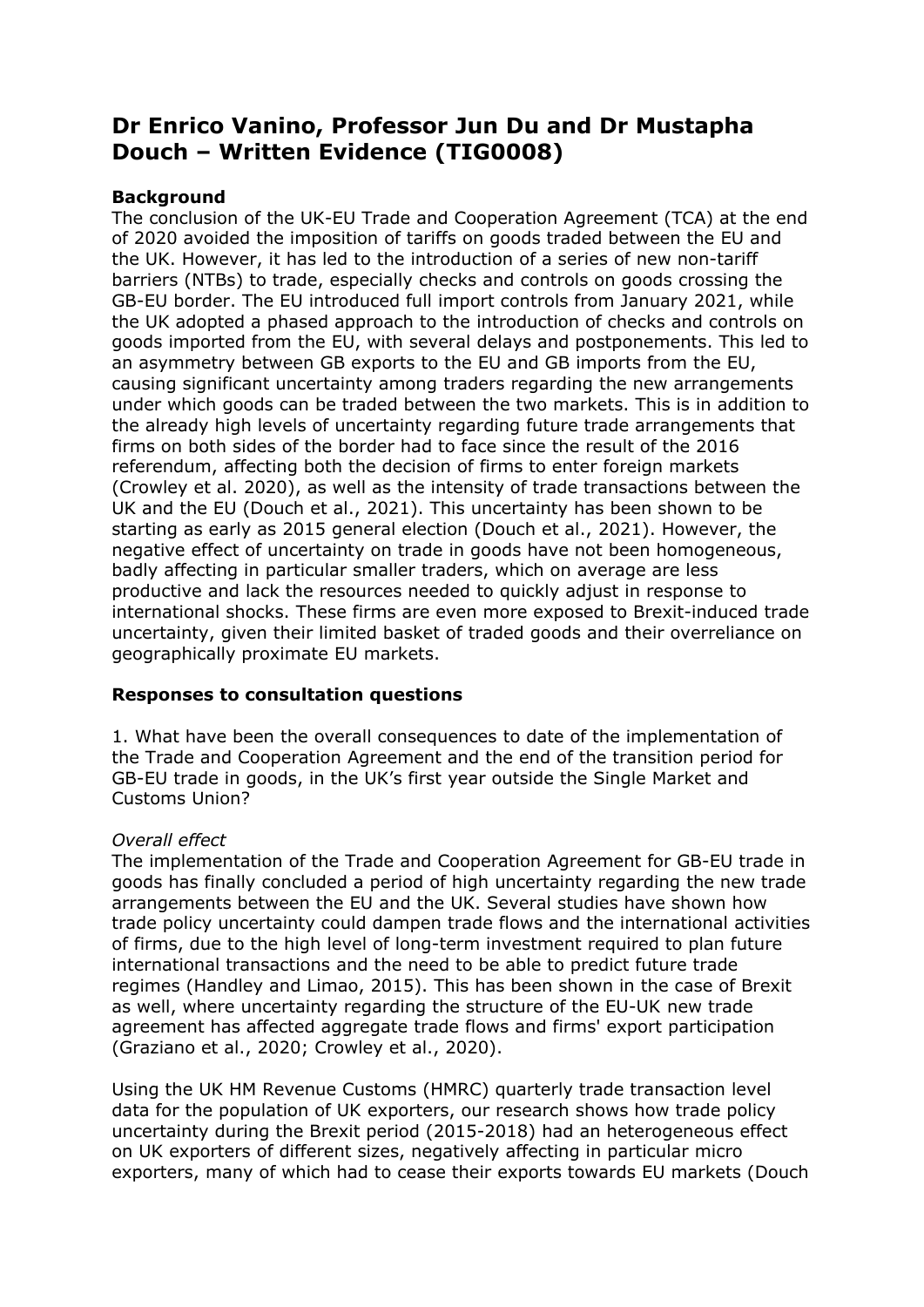et al., 2020). At the same time, uncertainty caused trade diversion for small and medium enterprises, significantly reducing exports towards the EU, but at the same time partially replacing these with more exports towards extra-EU markets. On the contrary, larger exporters managed to maintain stable trade relationships with EU partners, further exploring extra-EU markets. As a consequence, the growth in the number of products exported to EU markets decreased by 2.5% in comparison with extra-EU markets, and the number of EU destinations reduced by 2.8%, limiting as well the introduction of new products to new EU export markets. These effects are not homogenous across EU countries. Brexit-related policy uncertainty has reduced in particular the value of UK SMEs exports towards specific EU partners, such as France, Spain and Portugal, and many Central and Eastern European countries (Douch and Du and Vanino, 2020). The significant negative impact on smaller exporters is particularly relevant, given that even if smaller exporters account for only a third of the UK total value of exports, they represent more than 95% of the total number of exporters in the UK, employing about 2.5 million workers (HMRC, 2020).

#### *Traders of different size*

These heterogeneous effects of the policy uncertainty are explained by the traders likelihood of exporting products that could have faced an increase in tariffs under a "no-deal" scenario, moving from a zero tariff to a most-favoured nation (MFN) duty. These products include in particular agricultural goods, chemicals, textiles and transport equipment. This translates into a larger negative effect of trade policy uncertainty for micro and small exporters, which clustered most of their limited products baskets in the exports of products potentially facing higher trade barriers. This has led in the post-referendum period to total export values growth for micro and small firms to decrease by 45% and 19% respectively, while medium exporters have experienced a similar pattern but of a smaller magnitude (Douch and Du and Vanino, 2020).

Although the implementation of the TCA has removed the ambiguity regarding the imposition of tariff barriers to trade in goods between the EU and the UK, uncertainty regarding the application of non-tariff barriers to trade in goods still remains high. This is caused in particular by the continuous delays in the introduction of import controls by the UK Government, and the lack of clarity regarding the customs requirements. Again, this will disproportionally affect smaller exporters, which lack the appropriate knowledge and resources needed to handle an increasing bureaucratic and administrative burden in dealing with new customs regulations, and therefore might be pushed out of international markets.

### *Traders Support*

Managing supply chain risks, their vulnerabilities and uncertainties is key to mitigate potential long-term effects. This is because additional checks and controls will act as new non-tariff barriers to trade, and it would take time for businesses to plan and respond to the change in the trading environment. Given the heterogeneous effect of uncertainty on UK traders estimated in our study, the UK Government should focus its efforts in trying to support and help in particular smaller exporters and importers. Especially this group of firms are particularly vulnerable to changes in trade policy and arrangements, given their limited resources and the overreliance on mature manufacturing goods and